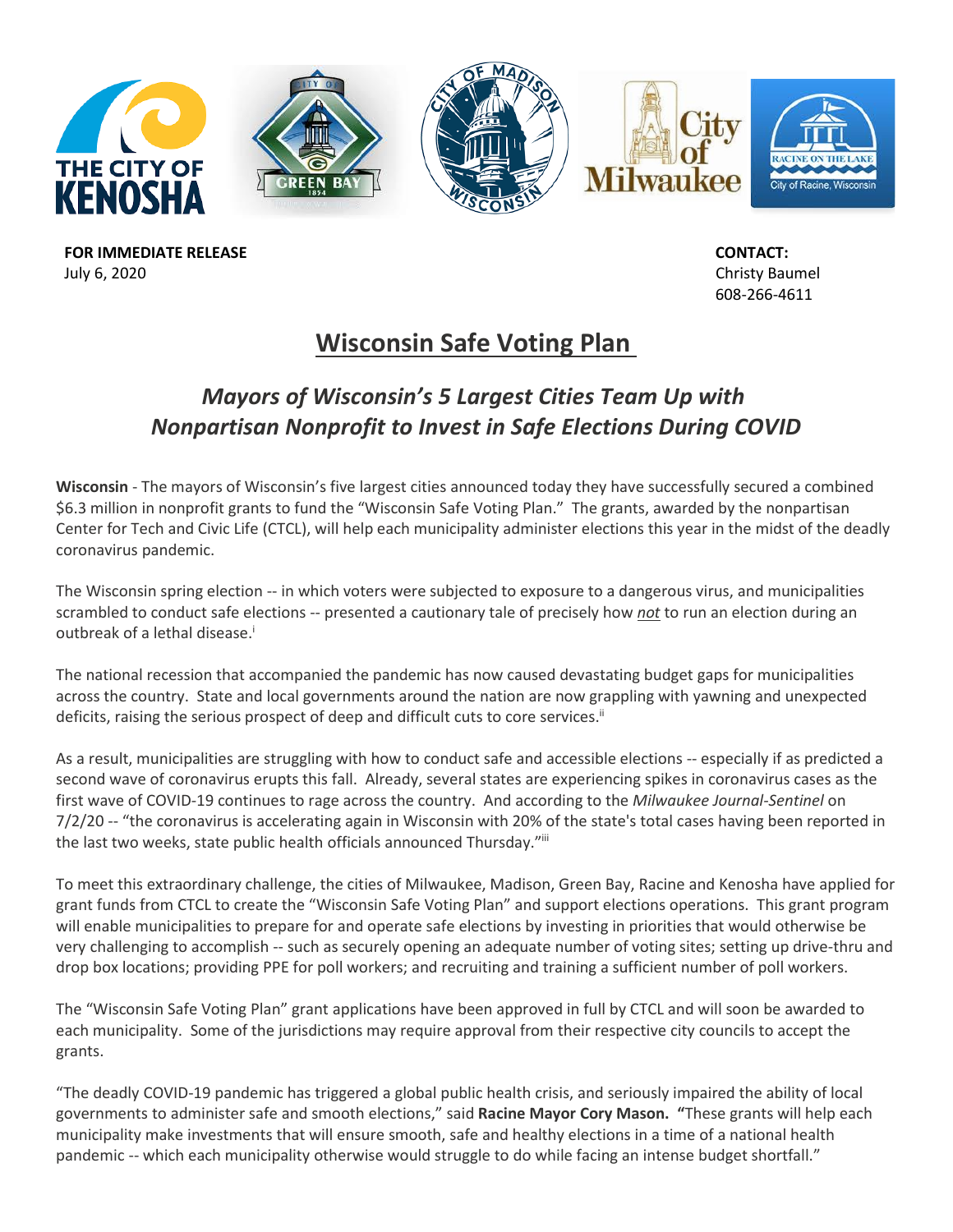"We have seen what can happen to elections in the midst of a dangerous pandemic -- long lines, limited locations, threatened exposure to a deadly disease, and voters concerned about going to the polls due to serious health fears," said **Milwaukee Mayor Tom Barrett**. "These resources will help us address these problems, and I thank the Center for Tech and Civic Life for making these important and wise investments."

"Through an extraordinary effort, Madison was able to pull off a safe election in April, but we spent hundreds of thousands of dollars we hadn't budgeted doing so," said **Madison Mayor Satya Rhodes-Conway. "**As we have seen in Wisconsin and across the nation, COVID-19 is not gone; in fact, it's getting worse in some places. If we are going to meet our obligations as elected leaders to ensure the safe administration of elections during this pandemic, we have to think differently and bring in help where we can. These valuable resources will go a long way to running successful elections this year."

"The coronavirus pandemic has provided a stress test for our democratic institutions, including our elections, and we know we must do better," said **Green Bay Mayor Eric Genrich.** "The support of the Center for Tech and Civic Life will enable us to ensure that all Green Bay citizens can exercise their right to vote safely and securely in August and November."

"These smart investments will allow us to increase safety without burdening taxpayers," said **Kenosha Mayor John Antaramian**. "This is exactly the kind of project that city governments need to pursue in the midst of a pandemic that is still threatening lives."

"As a representative of over 100 central city churches, I am proud to be a part of this citywide effort to create a safe and accessible voting process for November 2020," said **Reverend Greg Lewis, Executive Director of Souls to the Polls**. "The Black community has been hard hit by the COVID 19, I myself was hospitalized and we have lost hundreds of Black lives to this virus. It is literally a matter of life and death that our people can vote without risking our health."

The **Center for Tech and Civic Life** is a nationally-recognized, nonpartisan 501(c)(3) nonprofit organization of civic technologists, trainers, researchers, election administration and data experts working to help modernize U.S. elections. CTCL connects election officials with guidance, expertise, tools, and trainings so they can best serve their communities, and ensure that elections are more professional, safe, and secure. CTCL works with the federal government, as well as local and state governments of all sizes across the nation and regardless of partisanship to highlight best practices, create easy-to-use resources for administrators, and develop infrastructure to better operate elections.iv

"This year, election departments are facing an unprecedented challenge of administering safe and secure elections that provide healthy voting options to the public," said **Center for Tech and Civic Life Executive Director Tiana Epps-Johnson**. "To meet this challenge, CTCL is providing support to Wisconsin election officials so no voter is required to make a choice between their health and their ability to vote. From ensuring that polling places are open and following the latest public health guidelines, to providing options for voters to easily and securely return absentee ballots, to making certain that the incredible people who step up to serve as poll workers are protected and well compensated for their service, we're proud to partner with the five largest cities in Wisconsin to the deliver a smooth voting process that inspires confidence."